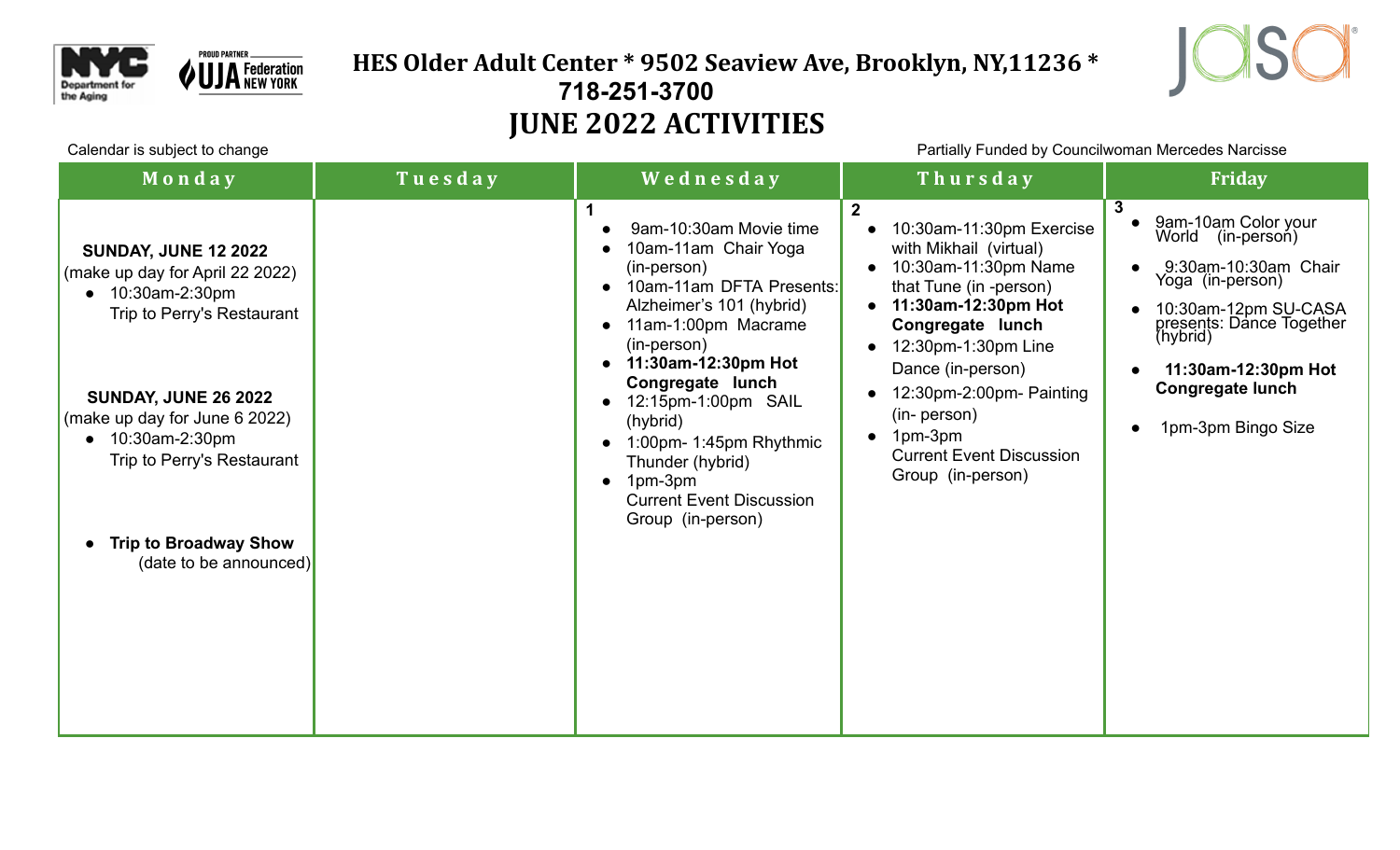| 6<br><b>Shavuot Holiday</b><br><b>HES Building</b><br><b>IS CLOSED</b>                                                                                                                                            | 10am-11am Chair Yoga<br>(in-person)<br>11am-12pm Zumba<br>$\bullet$<br>(in-person)<br>10:30am-11:30pm Exercise<br>$\bullet$<br>w/ Mikhail (virtual)<br>11:30am-12:30pm Hot<br>$\bullet$<br>Congregate lunch<br>11:30am-12:30pm Health<br>$\bullet$<br>Lecture (in-person)<br>1pm-3pm<br>$\bullet$<br><b>Current Event Discussion</b><br>Group (in-person) | 8<br>9am-10:30am Movie time<br>10am-11am Chair Yoga<br>(in-person)<br>11am-1:00pm Macrame<br>$\bullet$<br>(in-person)<br>11:30am-12:30pm Hot<br>$\bullet$<br>Congregate lunch<br>12:15pm-1:00pm SAIL<br>(hybrid)<br>1:00pm- 1:45pm Rhythmic<br>$\bullet$<br>Thunder (hybrid)<br>1pm-3pm<br><b>Current Event Discussion</b><br>Group (in-person)               | 9<br>10:30am-11:30pm Exercise<br>with Mikhail (virtual)<br>10:30am-11:30pm Name<br>that Tune (in -person)<br>10:30am-12pm SU-CASA<br>presents: Dance Together<br>(hybrid)<br>11:30am-12:30pm Hot<br>$\bullet$<br>Congregate lunch<br>12:30pm-1:30pm Line<br>$\bullet$<br>Dance (in-person)<br>12:30pm-2:00pm- Painting<br>(in- person)<br>1pm-3pm<br>$\bullet$<br><b>Current Event Discussion</b><br>Group (in-person)                           | 10<br>9am-10am Color your<br>World (in-person)<br>9:30am-10:30am Chair<br>Yoga (in-person)<br>10:30am-12pm SU-CASA<br>presents: Dance Together<br>(hybrid)<br>12:00pm-12:45pm SAIL<br>(hybrid)<br>11:30am-12:30pm Hot<br><b>Congregate lunch</b><br>1pm-3pm Bingo Size                                                     |
|-------------------------------------------------------------------------------------------------------------------------------------------------------------------------------------------------------------------|-----------------------------------------------------------------------------------------------------------------------------------------------------------------------------------------------------------------------------------------------------------------------------------------------------------------------------------------------------------|---------------------------------------------------------------------------------------------------------------------------------------------------------------------------------------------------------------------------------------------------------------------------------------------------------------------------------------------------------------|--------------------------------------------------------------------------------------------------------------------------------------------------------------------------------------------------------------------------------------------------------------------------------------------------------------------------------------------------------------------------------------------------------------------------------------------------|----------------------------------------------------------------------------------------------------------------------------------------------------------------------------------------------------------------------------------------------------------------------------------------------------------------------------|
| 13<br>9am-10:30am Movie time<br>10:30am-12pm<br>SU-CASA presents:<br>Dance Together (hybrid)<br>11:30am-12:30pm Hot<br>Congregate lunch<br>12:30pm-1:15pm SAIL<br>(hybrid)<br>1pm-3pm<br>Computer Lab (in-person) | 14<br>10am-11am Chair Yoga<br>(in-person)<br>11am-12pm Zumba<br>$\bullet$<br>(in-person)<br>• 10:30am-11:30pm Exercise<br>w/ Mikhail (virtual)<br>11:30am-12:30pm Hot<br>$\bullet$<br>Congregate lunch<br>11:30am-12:30pm Health<br>$\bullet$<br>Lecture (in-person)<br>1pm-3pm Current Event<br><b>Discussion Group</b><br>(in-person)                   | 15<br>9am-10:30am Movie time<br>10am-11am Chair Yoga<br>(in-person)<br>11am-1:00pm Macrame<br>$\bullet$<br>(in-person)<br>11:30am-12:30pm Hot<br>$\bullet$<br>Congregate lunch<br>12:15pm-1:00pm SAIL<br>$\bullet$<br>(hybrid)<br>1:00pm- 1:45pm Rhythmic<br>$\bullet$<br>Thunder (hybrid)<br>1pm-3pm<br><b>Current Event Discussion</b><br>Group (in-person) | 16<br>10:30am-11:30pm Exercise<br>with Mikhail (virtual)<br>10:30am-11:30am<br>$\bullet$<br>Recognizing of Juneteenth<br>Event (in-person)<br>10:30am-11:30pm Name<br>that Tune (in -person)<br>11:30am-12:30pm Hot<br>$\bullet$<br>Congregate lunch<br>12:30pm-1:30pm Line<br>$\bullet$<br>Dance (in-person)<br>$\bullet$ 12:30pm-2:00pm- Painting<br>(in- person)<br>$\bullet$ 1pm-3pm<br><b>Current Event Discussion</b><br>Group (in-person) | 17<br>9am-10am Color your<br>World<br>(in-persoń)<br>9:30am-10:30am Chair<br>Yoga (in-person)<br>10:30am-12pm SU-CASA<br>presents: Dance Together<br>(hybrid)<br>12:00pm-12:45pm SAIL<br>(hybrid)<br>11:30am-12:30pm Hot<br><b>Congregate lunch</b><br>1pm-3pm Bingo Size<br>$\bullet$<br><b>Happy<br/>Father's</b><br>Day |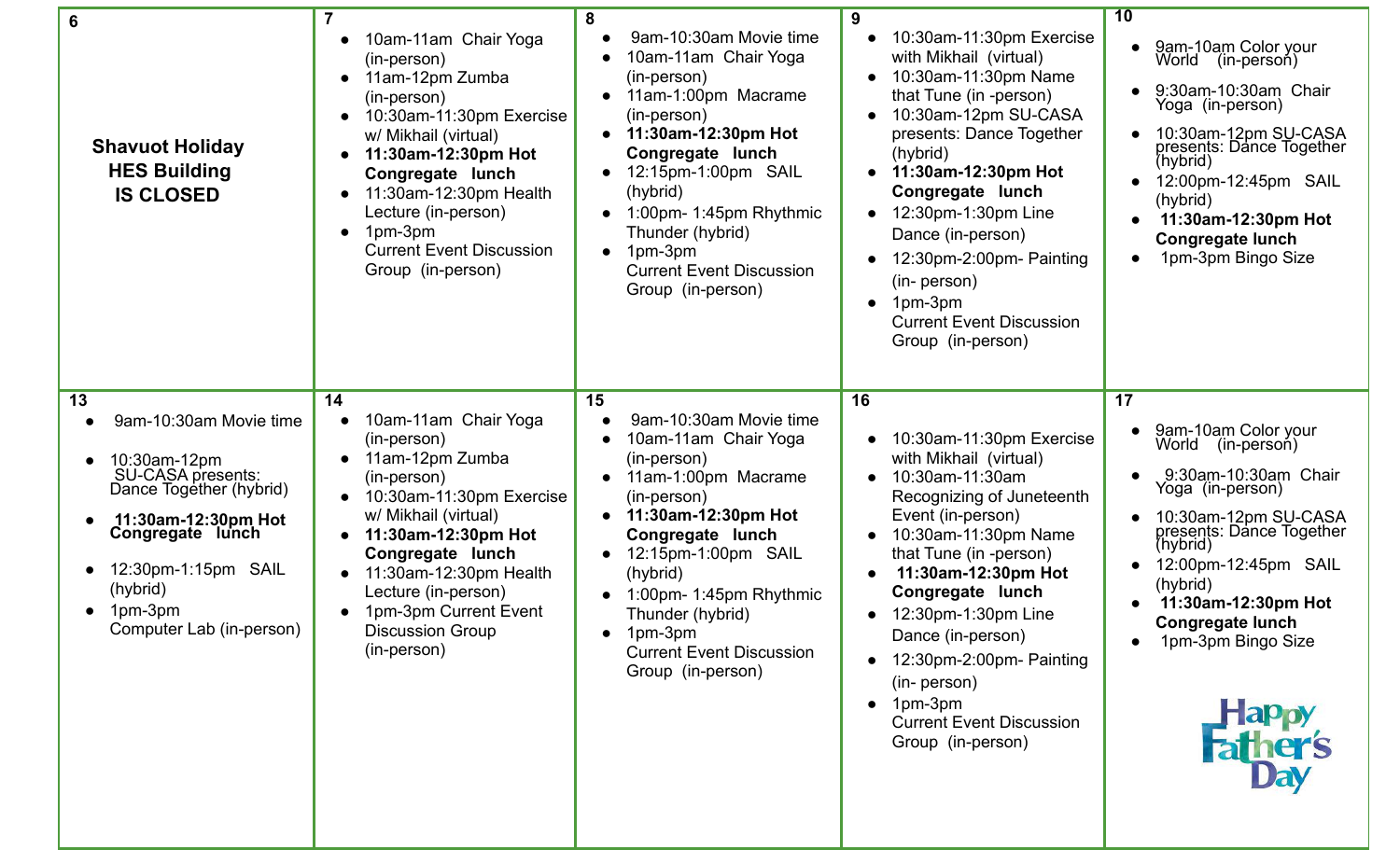| 20<br><b>JASA IS CLOSED</b><br><b>FREEDOM</b><br>DAY                                                                                                                                                                     | 21<br>10am-11am Chair Yoga<br>(in-person)<br>11am-12pm Zumba<br>(in-person)<br>10:30am-11:30pm Exercise<br>$\bullet$<br>w/ Mikhail (virtual)<br>11:30am-12:30pm Hot<br>$\bullet$<br>Congregate lunch<br>11:30am-12:30pm Health<br>$\bullet$<br>Lecture (in-person)<br>1pm-3pm<br>$\bullet$<br><b>Current Event Discussion</b><br>Group (in-person) | 22<br>9am-10:30am Movie time<br>10am-11am Chair Yoga<br>(in-person)<br>11am-1:00pm Macrame<br>(in-person)<br>11:30am-12:30pm Hot<br>Congregate lunch<br>12:15pm-1:00pm SAIL<br>(hybrid)<br>1:00pm-1:45pm Rhythmic<br>Thunder (hybrid)<br>1pm-3pm<br><b>Current Event Discussion</b><br>Group (in-person)              | 23<br>10:30am-11:30pm Exercise<br>with Mikhail (virtual)<br>10:30am-11:30am<br>Recognizing of Pride Month<br>Event (in-person)<br>10:30am-11:30pm Name<br>that Tune (in -person)<br>11:30am-12:30pm Hot<br>Congregate lunch<br>12:30pm-1:30pm Line<br>$\bullet$<br>Dance (in-person)<br>12:30pm-2:00pm- Painting<br>(in- person)<br>1pm-3pm<br>$\bullet$<br><b>Current Event Discussion</b><br>Group (in-person) | 24<br>9am-10am Color your World<br>(in-person)<br>9:30am-10:30am Chair<br>Yoga (in-person)<br>10:30am-12pm SU-CASA<br>presents: Dance Together<br>(hybrid)<br>11:30am-12:30pm Hot<br><b>Congregate lunch</b><br>1pm-3pm Bingo Size |
|--------------------------------------------------------------------------------------------------------------------------------------------------------------------------------------------------------------------------|----------------------------------------------------------------------------------------------------------------------------------------------------------------------------------------------------------------------------------------------------------------------------------------------------------------------------------------------------|-----------------------------------------------------------------------------------------------------------------------------------------------------------------------------------------------------------------------------------------------------------------------------------------------------------------------|------------------------------------------------------------------------------------------------------------------------------------------------------------------------------------------------------------------------------------------------------------------------------------------------------------------------------------------------------------------------------------------------------------------|------------------------------------------------------------------------------------------------------------------------------------------------------------------------------------------------------------------------------------|
| 27<br>9am-10:30am Movie time<br>10:30am-12pm<br><b>SU-CASA presents:</b><br>Dance Together (hybrid)<br>11:30am-12:30pm Hot<br>Congregate lunch<br>12:30pm-1:15pm SAIL<br>(hybrid)<br>1pm-3pm<br>Computer Lab (in-person) | 28<br>10am-11am Chair Yoga<br>(in-person)<br>11am-12pm Zumba<br>$\bullet$<br>(in-person)<br>10:30am-11:30pm Exercise<br>$\bullet$<br>w/ Mikhail (virtual)<br>11:30am-12:30pm Hot<br>Congregate lunch<br>11:30am-12:30pm Health<br>$\bullet$<br>Lecture (in-person)<br>1pm-3pm Current Event<br><b>Discussion Group</b><br>(in-person)              | 29<br>9am-10:30am Movie time<br>10am-11am Chair Yoga<br>(in-person)<br>11am-1:00pm Macrame<br>(in-person)<br>11:30am-12:30pm Hot<br>Congregate lunch<br>• 12:15pm-1:00pm SAIL<br>(hybrid)<br>1:00pm- 1:45pm Rhythmic<br>Thunder (hybrid)<br>$\bullet$ 1pm-3pm<br><b>Current Event Discussion</b><br>Group (in-person) | 30<br>10:30am-11:30am SU-CASA<br>Program Concert 2022<br>10:30am-11:30pm Exercise<br>with Mikhail (virtual)<br>10:30am-11:30pm Name<br>that Tune (in -person)<br>11:30am-12:30pm Hot<br>Congregate lunch<br>12:30pm-1:30pm Line<br>Dance (in-person)<br>12:30pm-2:00pm- Painting<br>(in- person)<br>1pm-3pm<br><b>Current Event Discussion</b><br>Group (in-person)                                              |                                                                                                                                                                                                                                    |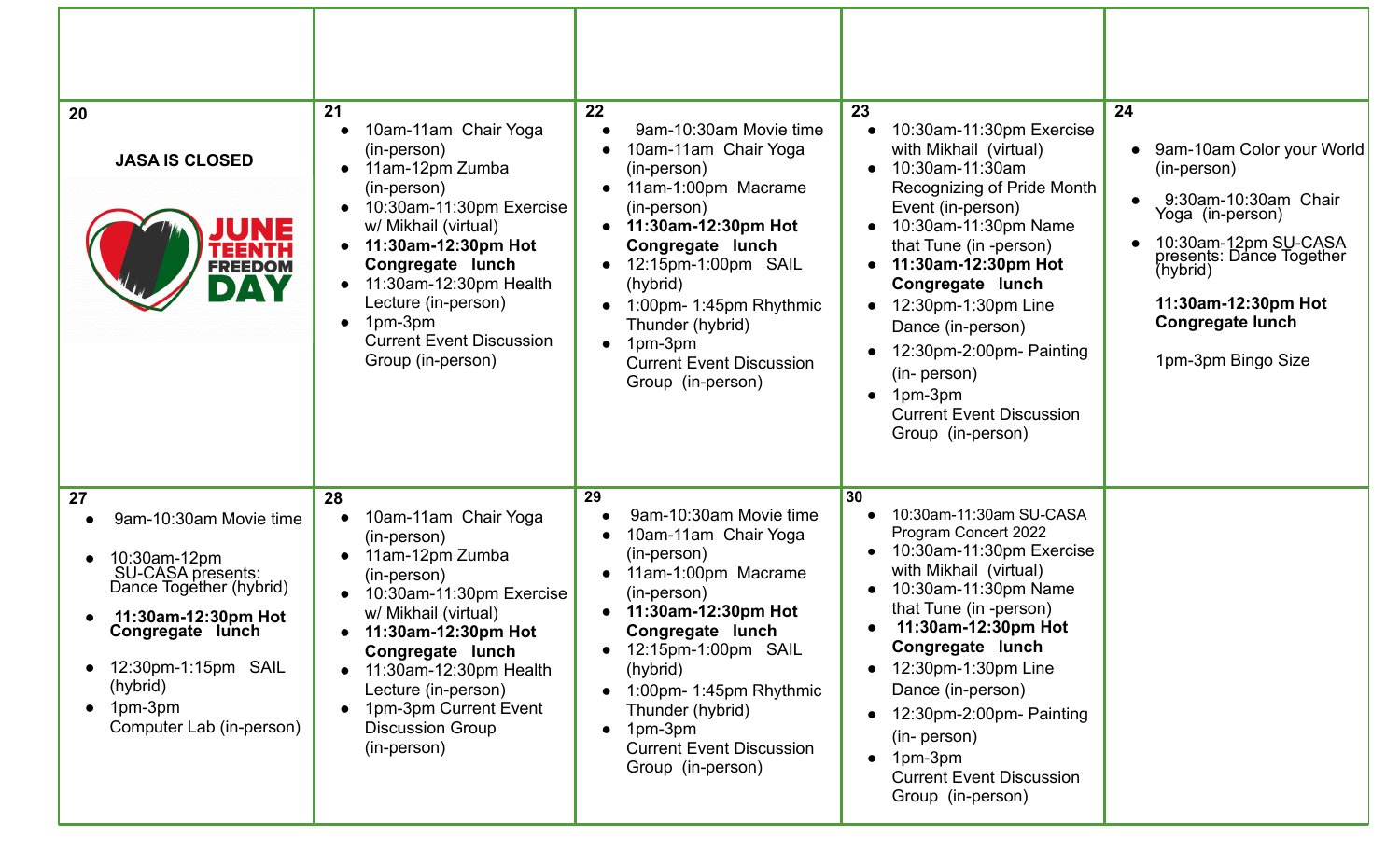





## **HES Older Adult Center \* 9502 Seaview Ave, Brooklyn, NY,11236 \* 718-251-3700 JUNE 2022 Menu**

| Menu is subject to change.                                             |                                                                                                                                                                            | Partially Funded by Councilwoman Mercedes Narcisse                                                                                                           |                                                                                                                                     |                                                                                                                                                               |
|------------------------------------------------------------------------|----------------------------------------------------------------------------------------------------------------------------------------------------------------------------|--------------------------------------------------------------------------------------------------------------------------------------------------------------|-------------------------------------------------------------------------------------------------------------------------------------|---------------------------------------------------------------------------------------------------------------------------------------------------------------|
| Monday                                                                 | Tuesday                                                                                                                                                                    | Wednesday                                                                                                                                                    | Thursday                                                                                                                            | <b>Friday</b>                                                                                                                                                 |
|                                                                        |                                                                                                                                                                            | <b>Turkey Meat Sauce</b><br>Pasta $(\frac{1}{2}$ cup)<br>Italian Blend Vegetables<br><b>Whole Wheat Bread</b><br>Margarine<br>Juice, Milk, Fruit             | Brown Gravy Roasted Chicken<br>Potato Kugel<br><b>Carrot Tzimmes</b><br><b>Whole Wheat Bread</b><br>Margarine<br>Juice, Milk, Fruit | Gefilte Fish<br>Roasted Red Potato Salad<br>Health Salad (Kosher Coleslaw)<br><b>Challah Bread</b><br>Margarine<br>Juice, Milk, Fruit<br>Alternate: Egg Salad |
| 6<br><b>Shavuot Holiday</b><br><b>HES Building</b><br><b>Is CLOSED</b> | <b>Baked Turkey Breast Brown</b><br>Gravy<br><b>Mashed Sweet Potatoes</b><br>Vegetable Mix (non-starchy)<br><b>Whole Grain Stuffing</b><br>Margarine<br>Juice, Milk, Fruit | <b>BBQ Sauce Turkey Burger</b><br><b>Spiced Sweet Potatoes</b><br>Creamy Spinach (Dairy-Free)<br><b>Whole Wheat Bread</b><br>Margarine<br>Juice, Milk, Fruit | <b>Cranberry Chicken</b><br>Noodle Kugel<br>Green Beans<br><b>Whole Wheat Bread</b><br>Margarine<br>Juice, Milk, Fruit              | 10<br>Egg Salad<br><b>Bowtie Pasta Salad</b><br><b>Three Bean Salad</b><br><b>Challah Bread</b><br>Margarine<br>Juice, Milk, Fruit                            |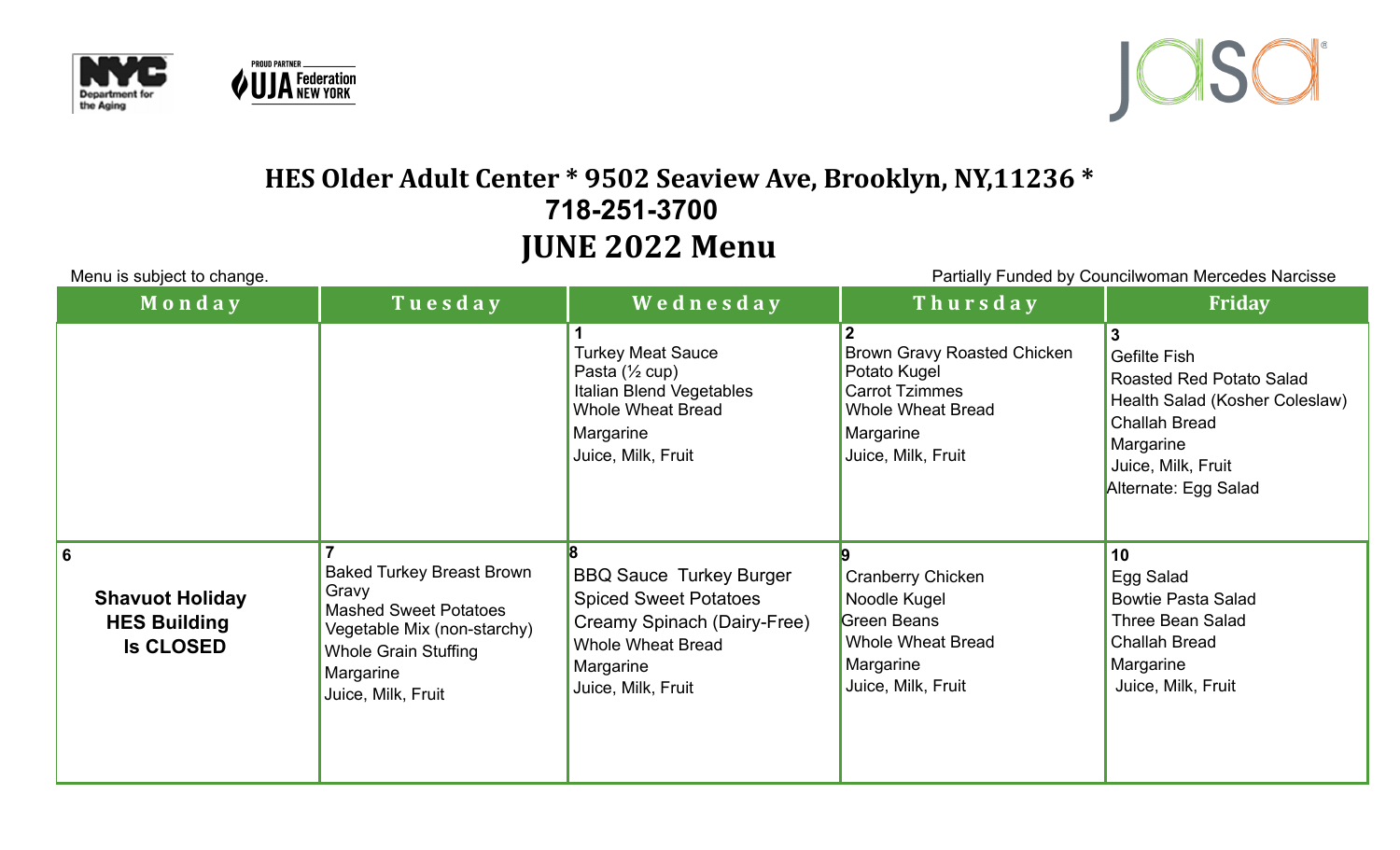| 13<br><b>Chinese Style Pepper Steak</b><br><b>Chow Fun Noodles</b><br><b>Oriental Blend Vegetables</b><br><b>Whole Wheat Bread</b><br>Margarine<br>Juice, Milk, Fruit          | 14<br><b>Black Beans and Mushrooms</b><br>Vegan Burger<br>Homemade Mashed Potatoes Roasted Beets<br><b>Green Bean Salad</b><br>Hamburger Bun Plain<br>Margarine<br>Juice, Milk, Fruit | 15<br><b>Chinese Style Chicken Patty</b><br><b>Smashed Red Potatoes</b><br><b>Whole Wheat Bread</b><br>Margarine<br>Juice, Milk, Fruit                                   | 16<br>Chicken Shawarma<br>(Oven-Roasted)<br>Lentils with Spiced Rice and<br>Caramelized Onions (Majadra)<br><b>Israeli Salad</b><br><b>Whole Wheat Bread</b><br>Margarine<br>Juice, Milk, Fruit | 17<br><b>Gefilte Fish</b><br><b>Macaroni and Pea Salad</b><br><b>Russian Coleslaw</b><br><b>Challah Bread</b><br>Margarine<br>Juice, Milk, Fruit<br>Alternate: Egg Salad          |
|--------------------------------------------------------------------------------------------------------------------------------------------------------------------------------|---------------------------------------------------------------------------------------------------------------------------------------------------------------------------------------|--------------------------------------------------------------------------------------------------------------------------------------------------------------------------|-------------------------------------------------------------------------------------------------------------------------------------------------------------------------------------------------|-----------------------------------------------------------------------------------------------------------------------------------------------------------------------------------|
| 20<br><b>JASA IS CLOSED</b><br><b>JUNE</b>                                                                                                                                     | 21<br>Stuffed Cabbage with Beef<br><b>Toasted Barley with Onions</b><br><b>Capri Blend Vegetables</b><br><b>Whole Wheat Bread</b><br>Margarine<br>Juice, Milk, Fruit                  | 22<br><b>Meat Sauce</b><br>Pasta<br>Italian Blend Vegetables<br><b>Whole Wheat Bread</b><br>Margarine<br>Juice, Milk, Fruit                                              | 23<br><b>Roasted Chicken</b><br>Potato Kugel<br><b>Carrot Tzimmes</b><br><b>Whole Wheat Bread</b><br>Margarine<br>Juice, Milk, Fruit                                                            | 24<br><b>Turkey Salad Homemade</b><br><b>Bowtie Pasta Salad</b><br>Cucumber and Red Bean Salad<br><b>Challah Bread</b><br>Margarine<br>Juice, Milk, Fruit<br>Alternate: Egg Salad |
| 27<br><b>Dill Lemon Sauce Salmon</b><br>Cakes<br><b>Homemade Mashed Potatoes</b><br>Creamy Spinach (Dairy-Free)<br><b>Whole Wheat Bread</b><br>Margarine<br>Juice, Milk, Fruit | 28<br><b>Beef Pot Roast</b><br>Kasha Varnishkes<br><b>Steamed Broccoli</b><br><b>Whole Wheat Bread</b><br>Margarine<br>Juice, Milk, Fruit                                             | 29<br><b>Baked Onions Turkey</b><br>Burger<br><b>Spiced Sweet Potatoes</b><br>Creamy Spinach (Dairy-Free)<br><b>Whole Wheat Bread</b><br>Margarine<br>Juice, Milk, Fruit | 30<br>Lemon Chicken<br><b>Roasted Potatoes</b><br><b>Winter Blend Vegetables</b><br><b>Whole Wheat Bread</b><br>Margarine<br>Juice, Milk, Fruit                                                 |                                                                                                                                                                                   |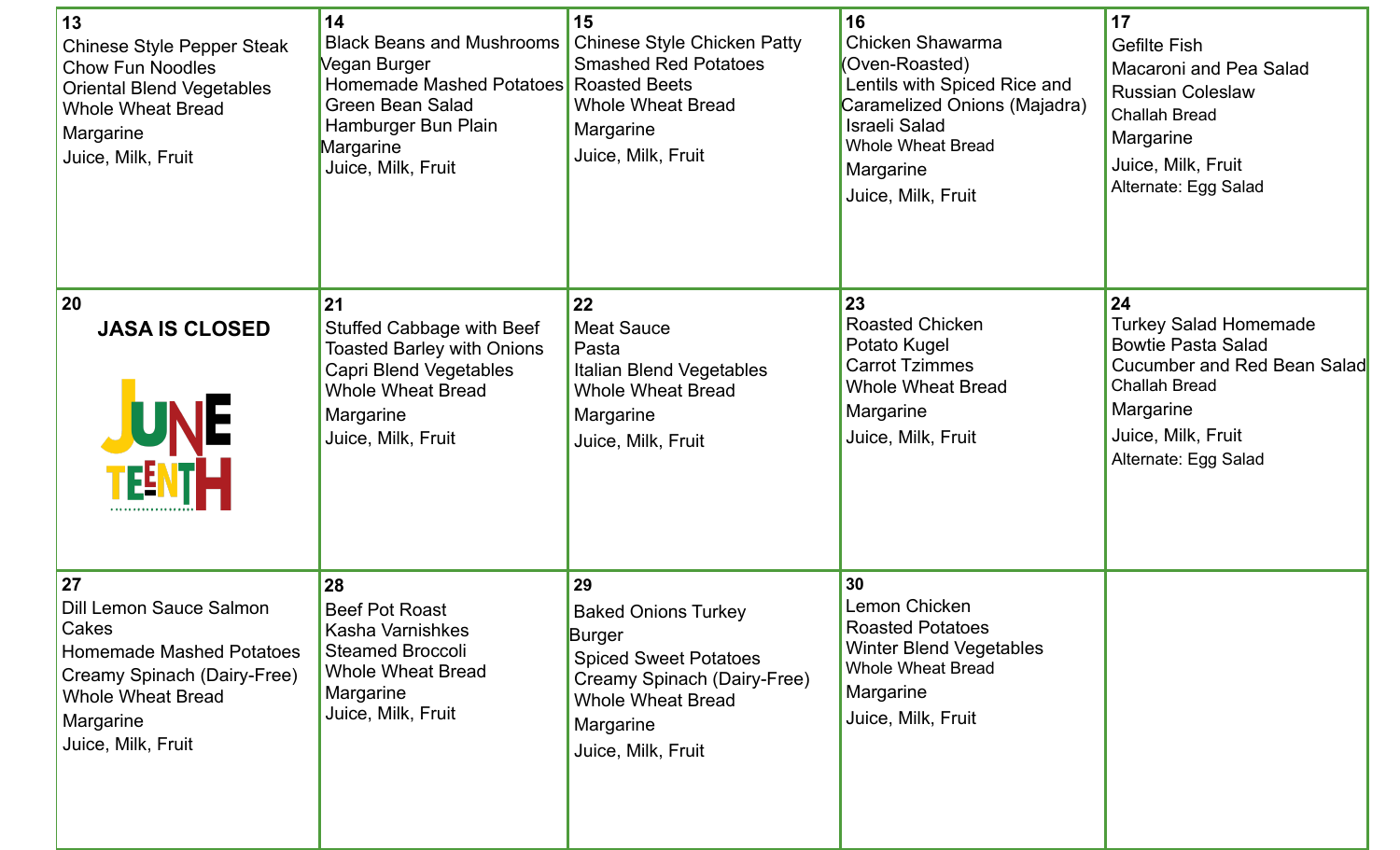





# **HES**

# **Older Adult Center**

**9502 Seaview Avenue Brooklyn, NY, 11236 [www.jasa.org](http://www.jasa.org)**

**Open Daily Monday - Friday from 8:00 am to 4:00 pm We Serve Hot Lunches Monday- Friday 11:30am-12:30pm (Lunch Room)**